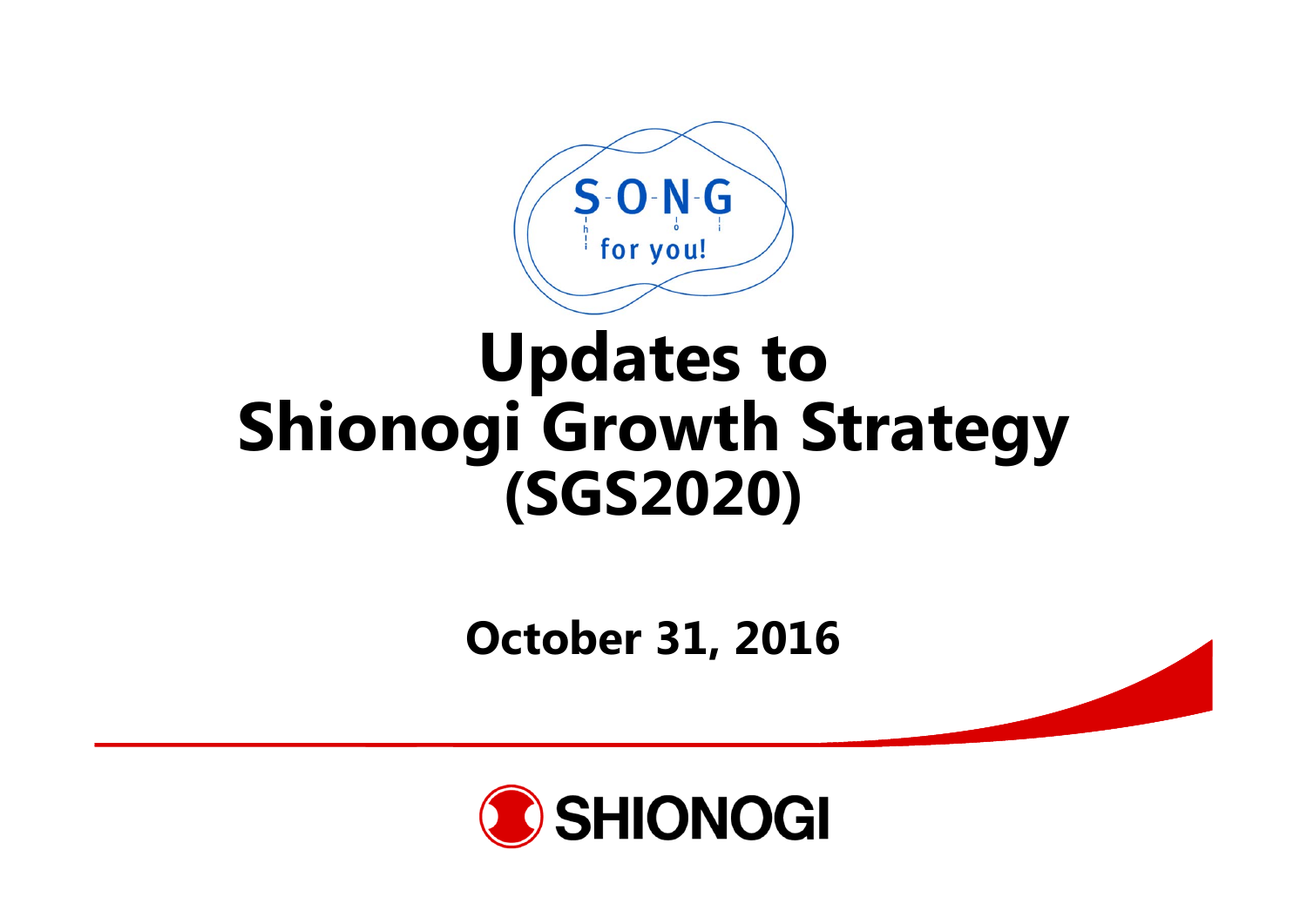## **Summary of SGS2020**





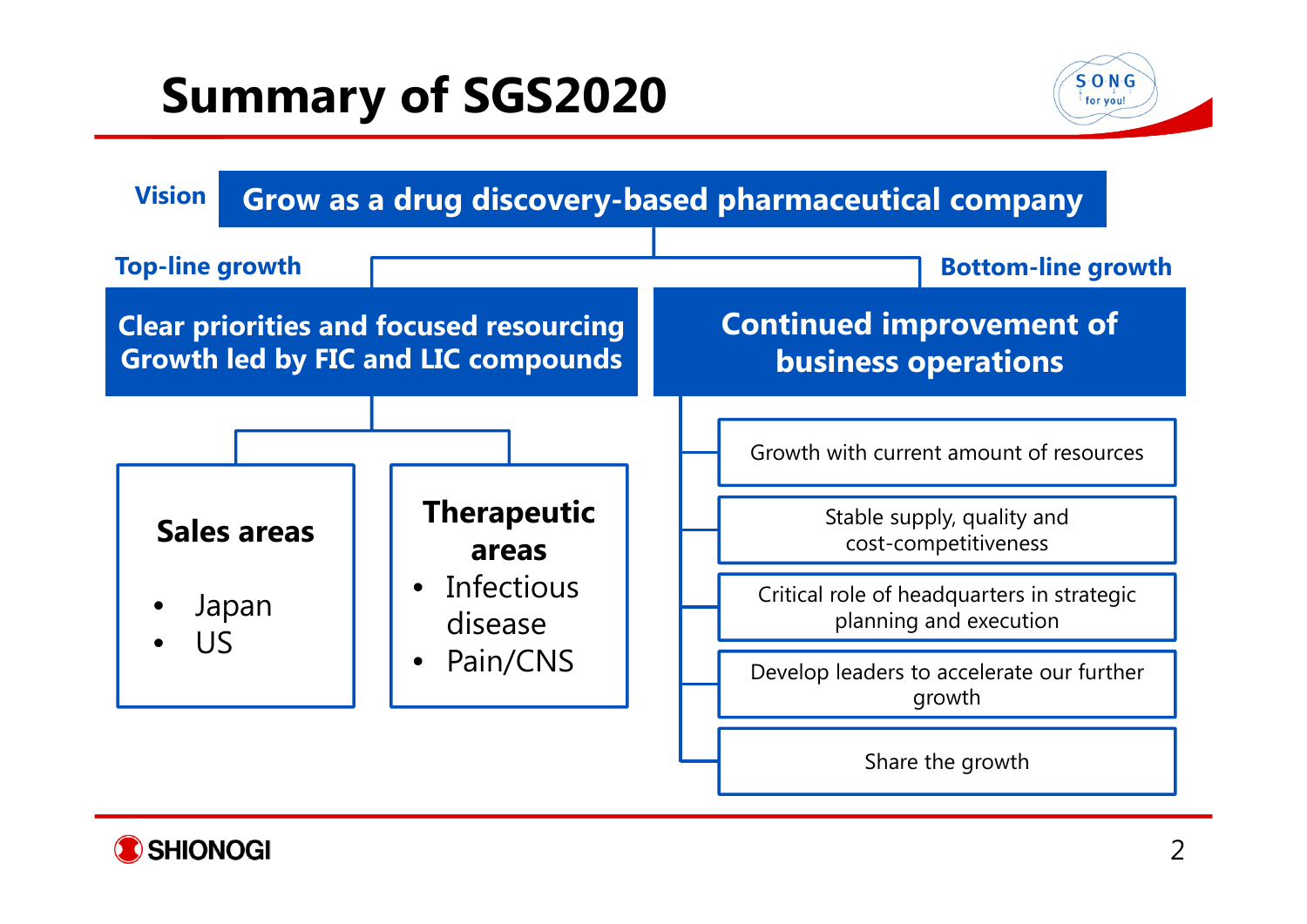## **Progress toward Achieving SGS Targets**





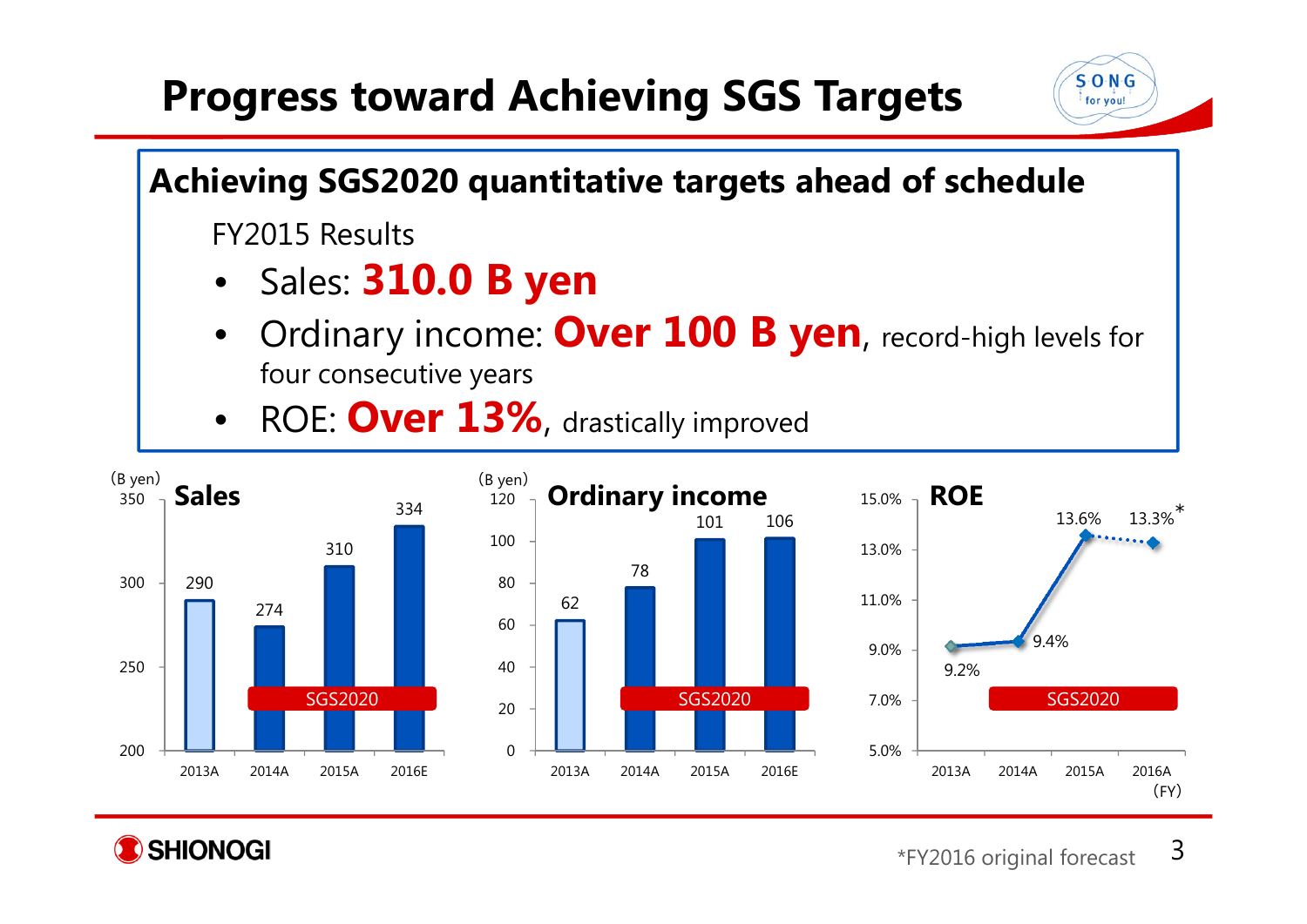# **Achievements in SGS2020**



**Clear priorities and focused resourcing Growth led by FIC and LIC compounds**

- **Sales of Crestor® exceeded 100B yen by Shionogi/AZN in Japan**
- **Accelerating development and NDA filings**
	- NDA: naldemedine (JP/US), guanfacine hydrochloride (JP)
	- Launched: Actair **®** (JP), Mulpleta **®** (JP), Senshio **®** (EU)
- **Innovative alliances**
	- Modification of the Cymbalta **®** contract (JP)
	- Alliance with Roche regarding S-033188 (global)

#### **Continued improvement of business operations**

- **Achieved positive operating income without royalty**
- **Continued expense reductions**
	- COGS: 26.9% → 24.1%
	- Inventory turnover: 7.4 months  $\rightarrow 6.8$ months

#### • **Structural reforms**

- Divested Ezose Sciences, a US subsidiary providing glycan analytical services (Aug. 2014)
- Established Shionogi Healthcare, consumer healthcare business (Jan. 2016)
- Restructured diagnostic business (Apr. 2016)
- Divested twenty-four long-listed drugs (May/Aug. 2016)

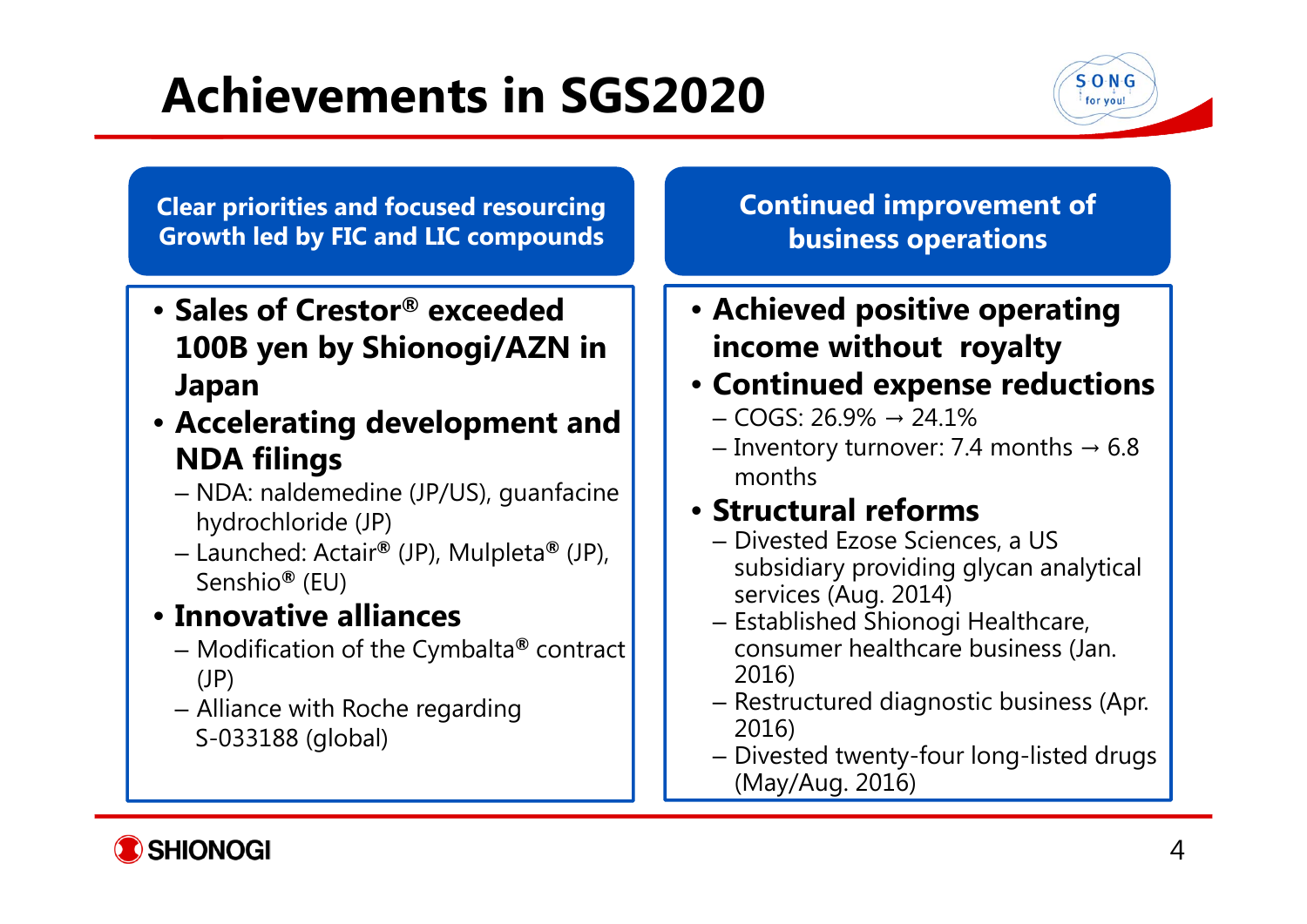#### **Remaining Key Actions for Achieving SGS2020**

### **Global business**

- In the most important market, the US, our business hasn't yet achieved profitability
- Osphena® is growing, but slowly

### **Japanese business**

• The sales of new products, including Cymbalta®, Mulpleta® and Actair® are lower than expectations

## **Productivity**

 $S$  O N G for you!

• Without royalty, operating profit per employee is on a plateau

# **Prompt maximization of new products' value**

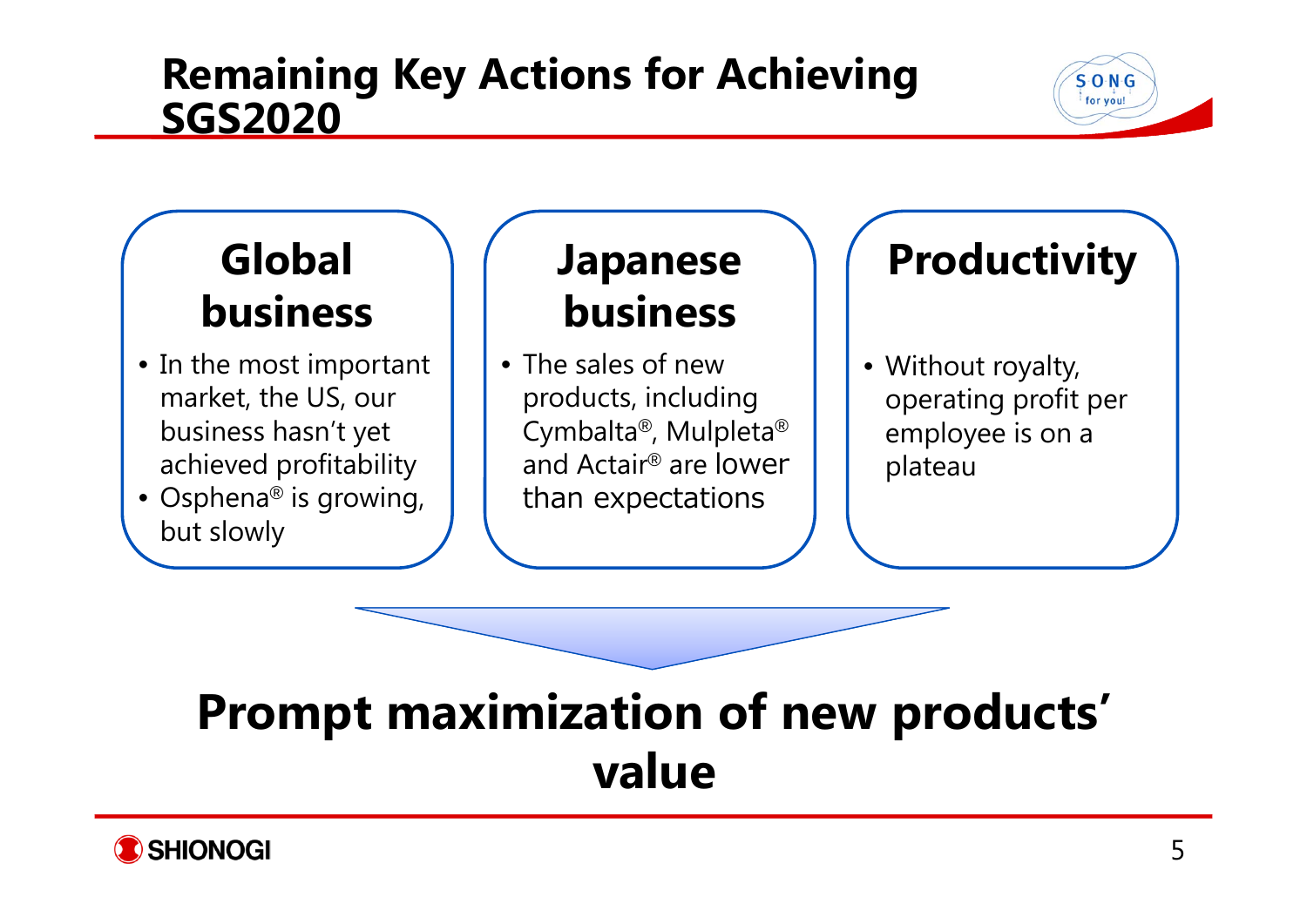### **External Environment of Pharmaceutical Industry**



- Increase in overall medical needs, but also increased segmentation
- Increased expectations for efficacy, safety and efficiency of new drugs
- Growing expectation for longer healthy life expectancy
- Increasing trends toward self-medication

#### **Trends in global pharmaceutical market**

- Developed countries: Financial pressure on health insurance, controversy around high drug prices, pursuit of ROI improvement by public and private healthcare systems
- Emerging countries: rapidly increasing healthcare needs and greater voice commensurate with economic growth

#### **Changes in R&D environment**

 $S$  O N G for you!

- Applying innovative technologies such as iPS cells to enable regenerative medicine and new drug discovery
- Addressing unmet medical needs with drug discovery
- Committing on stemming the rising tide of drug-resistant bacteria and viruses

#### **Transformation of healthcare business**

- Increasing analyzable healthcare data with IoT, and implementing structure supporting broader utilization and sharing of data
- Borderless healthcare business, networked with new entrants from outside healthcare industry

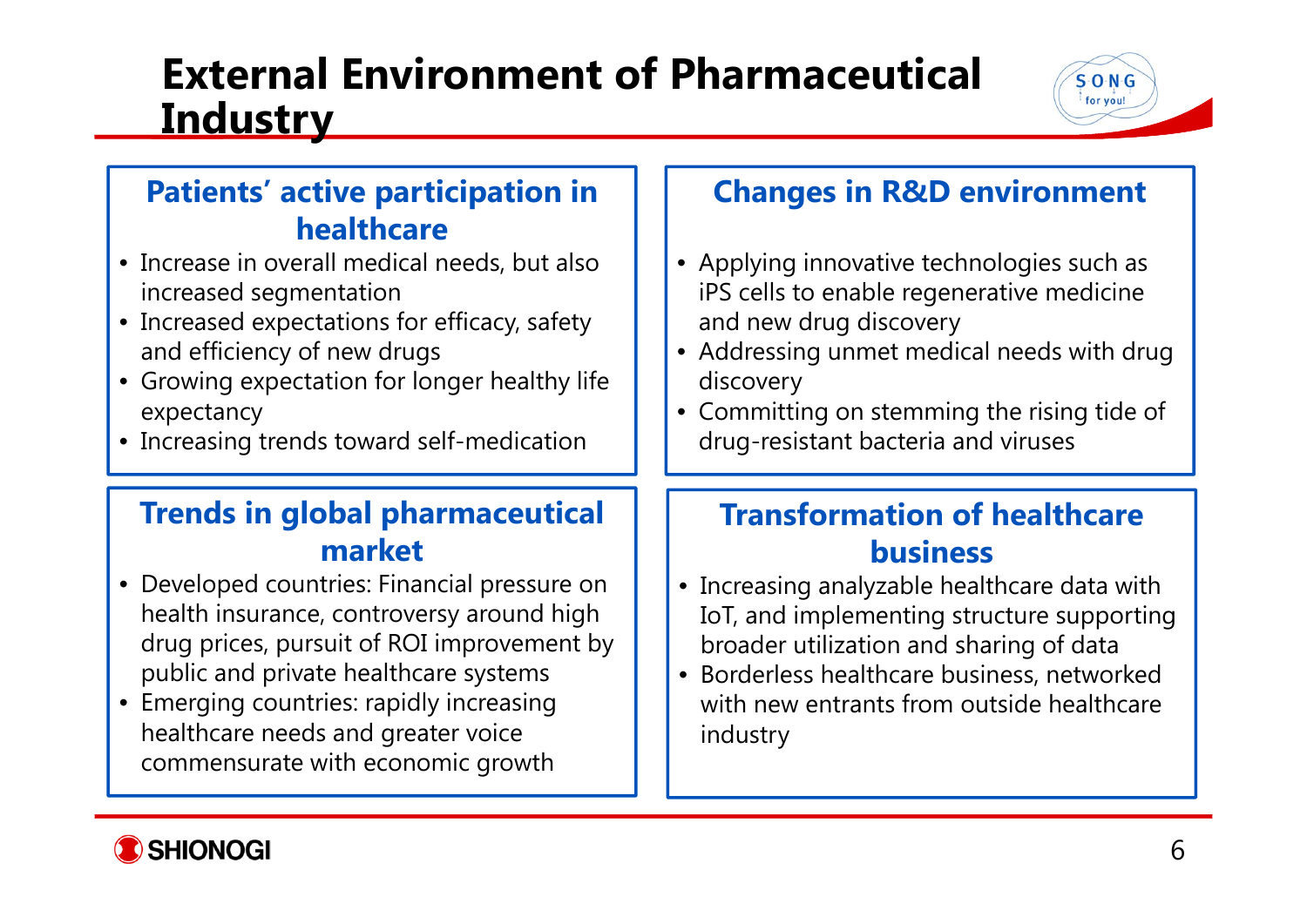

**Grow sustainably as a drug discovery-based pharmaceutical company contributing to a more vigorous society through improved healthcare**

| <b>Region to grow</b>                            |                                                                   | <b>Keys to growth</b>                |
|--------------------------------------------------|-------------------------------------------------------------------|--------------------------------------|
| <b>Japan/US</b><br><b>Development in EU/Asia</b> |                                                                   | <b>Addressing society's</b><br>needs |
| <b>Infectious disease</b><br><b>Pain/CNS</b>     | <b>Balance of innovation</b><br>and health economic<br>efficiency |                                      |

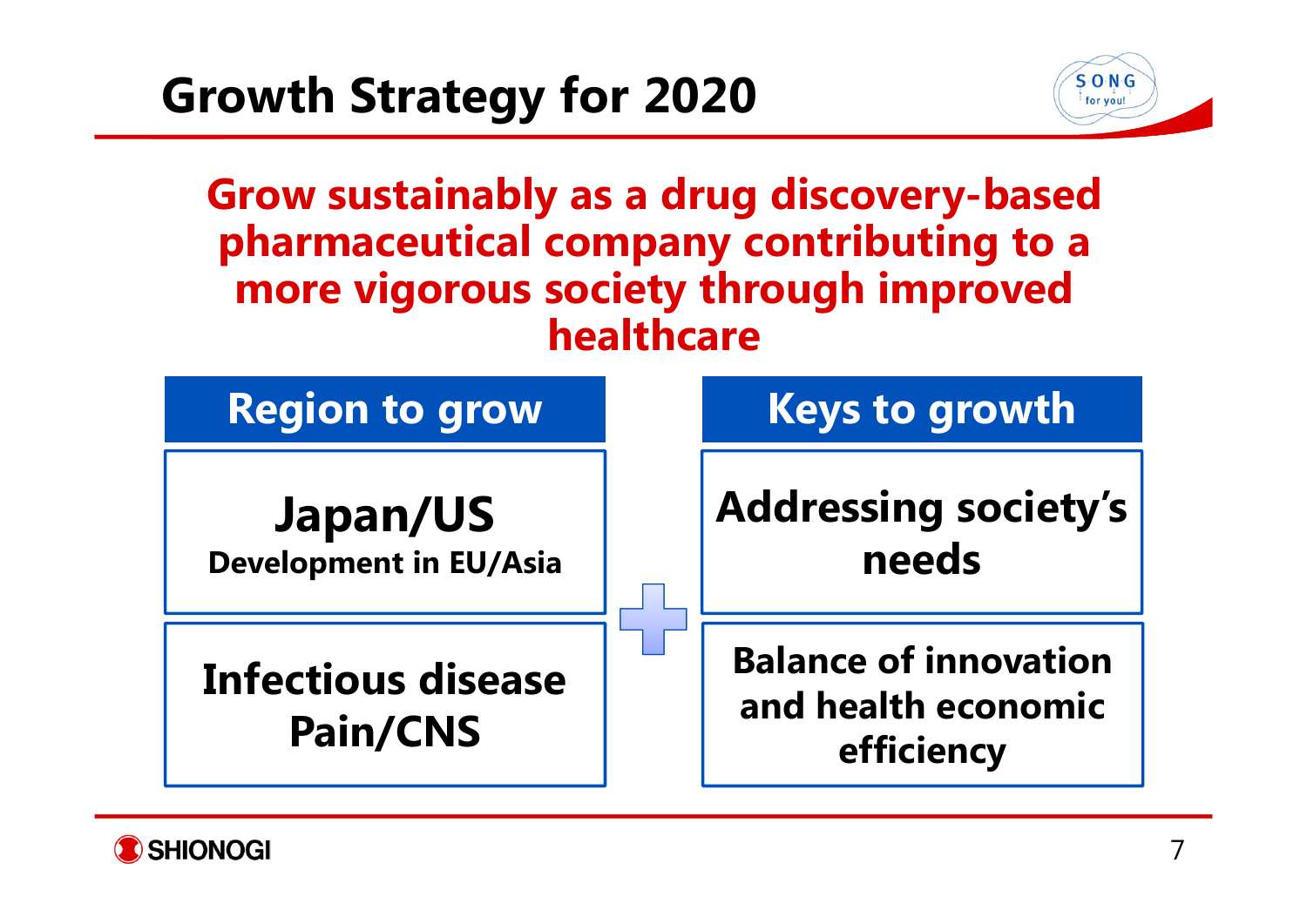#### **Social Challenges that Shionogi Strives to Address**

#### **Creating a more vigorous society**

- Help people who are isolated due to pain/suffering to re-enter society
- Provide relief from psychological uncertainty allowing fulfillment of one's innate ability
- Maintain the dignity of the individual through all the stages of life



 $S$  O N G for you!



- Develop new drugs against infectious diseases that lack effective medical treatments
- Reduce outbreaks of bacterial and viral resistance by promoting proper use of anti-infective drugs

**Protecting people from the threat of infectious diseases**

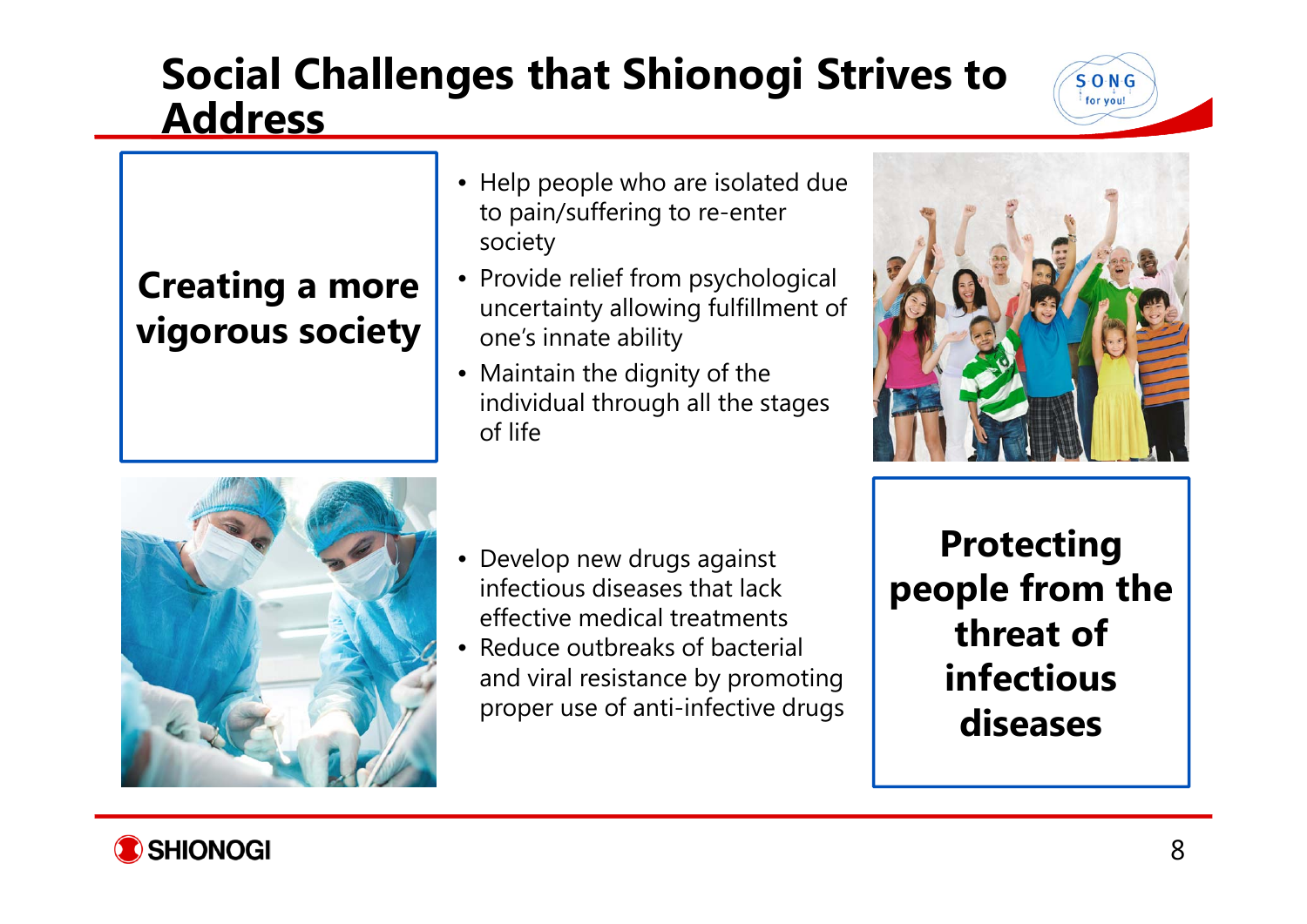## **Creating a More Vigorous Society**



| Pain       | Helping those with chronic pain to live<br>more active lives<br>$\Rightarrow$ Cymbalta®<br>$\Rightarrow$ OxyContin®<br>• Help patients and society to manage the<br>negative aspects of opioids<br>$\Rightarrow$ OxyContin <sup>®</sup> tamper resistant<br>formulation<br>$\Rightarrow$ Naldemedine    |  |
|------------|---------------------------------------------------------------------------------------------------------------------------------------------------------------------------------------------------------------------------------------------------------------------------------------------------------|--|
| <b>CNS</b> | Relieve patients, their families and<br>friends from the impact of<br>psychiatric/nervous system disorders<br>and restore fuller participation in society<br>$\Rightarrow$ Guanfacine hydrochloride<br>$\Rightarrow$ Lisdexamfetamine<br>$\Rightarrow$ Cymbalta®<br>⇒ Janssen/Shionogi project compound |  |

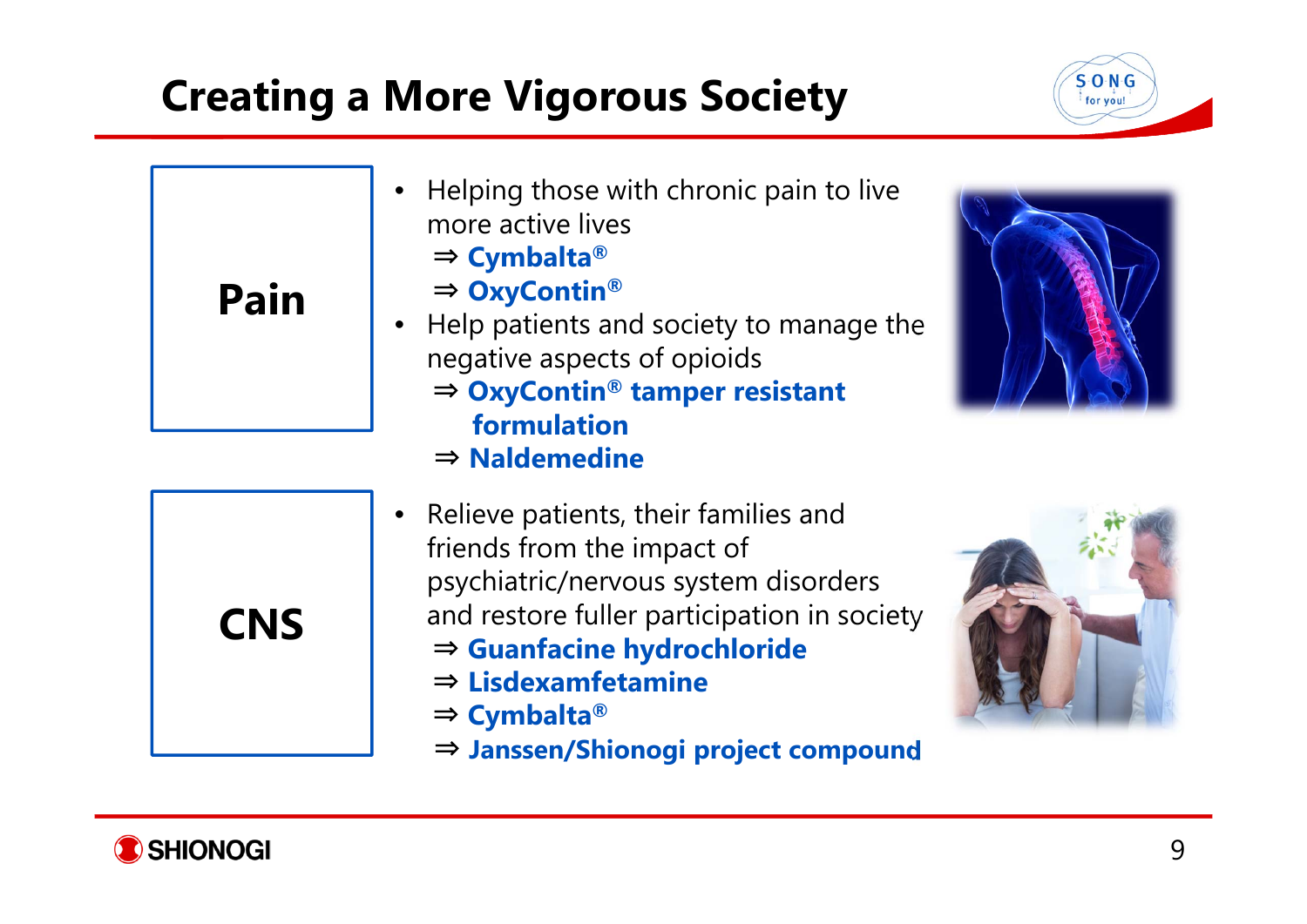#### **Protecting People from Threat of Infectious Diseases**



•**Anti-viral drugs**

• Continuing progressive R&D for anti-HIV drugs

⇒ **HIV franchise**

 Reduce flu symptoms with a single oral dose ⇒ **S-033188**



| • Actively promote antimicrobial<br>stewardship*<br><b>Drugs for</b><br>• Save lives at risk from multi-drug<br>resistant bacterial infections<br>severe<br>$\Rightarrow$ cefiderocol (S-649266)<br>infection<br>• Create novel antibiotics against invasive<br>fungal infections with high mortality<br>rates |  |
|----------------------------------------------------------------------------------------------------------------------------------------------------------------------------------------------------------------------------------------------------------------------------------------------------------------|--|
|----------------------------------------------------------------------------------------------------------------------------------------------------------------------------------------------------------------------------------------------------------------------------------------------------------------|--|



\* Timothy H.D. Infectious Diseases Society of America and the Society for Healthcare Epidemiology of America Guidelines for Developing an Institutional Program to Enhance Antimicrobial Stewardship Clin Infect Dis. (2007).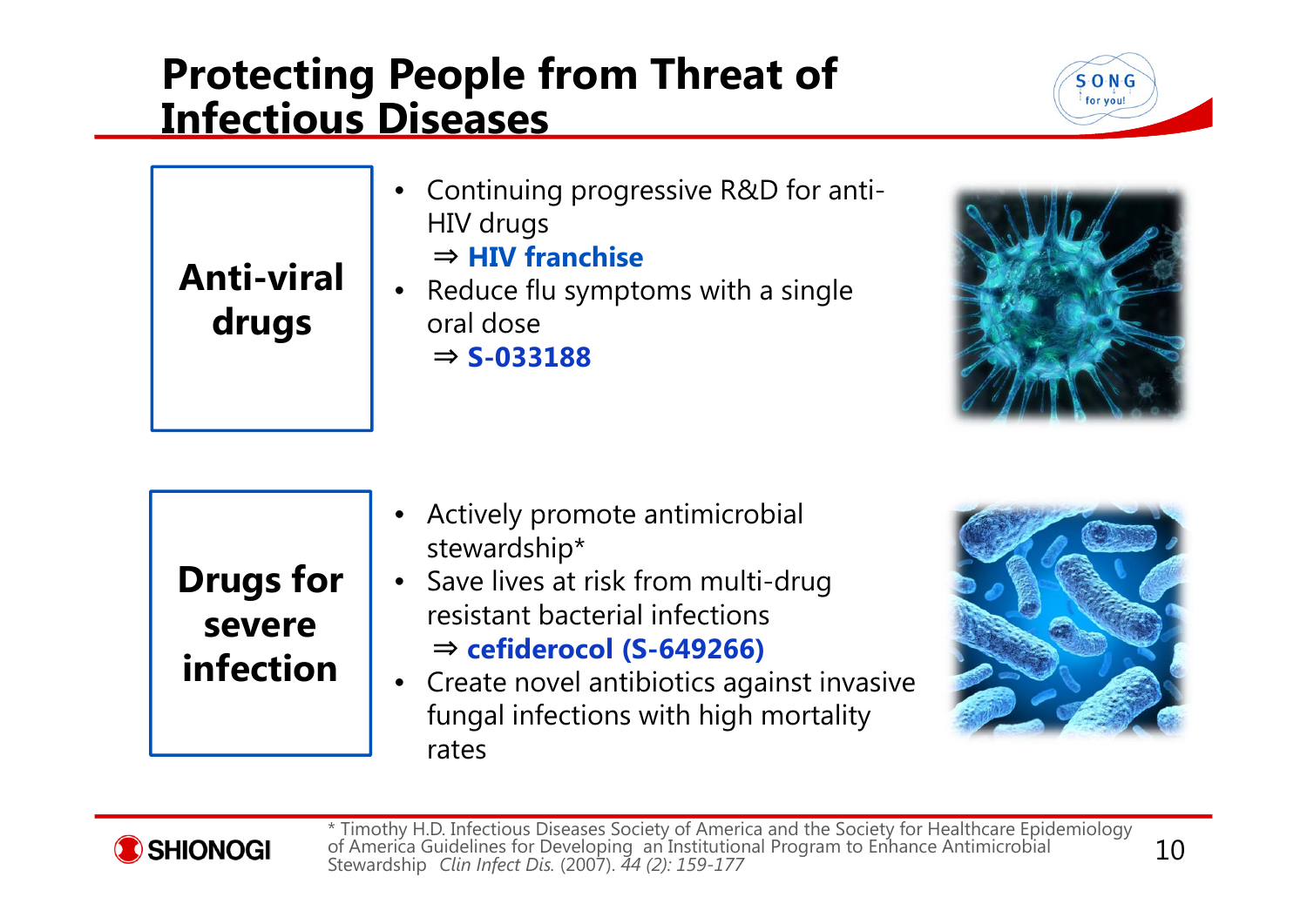#### **Pursuing More Efficient R&D with Small Molecule Drug Discovery**



**Contribute throughout the healthcare value chain by leveraging our capabilities in small molecule drug discovery, creating novel drugs whose innovation brings both health and economic benefits**



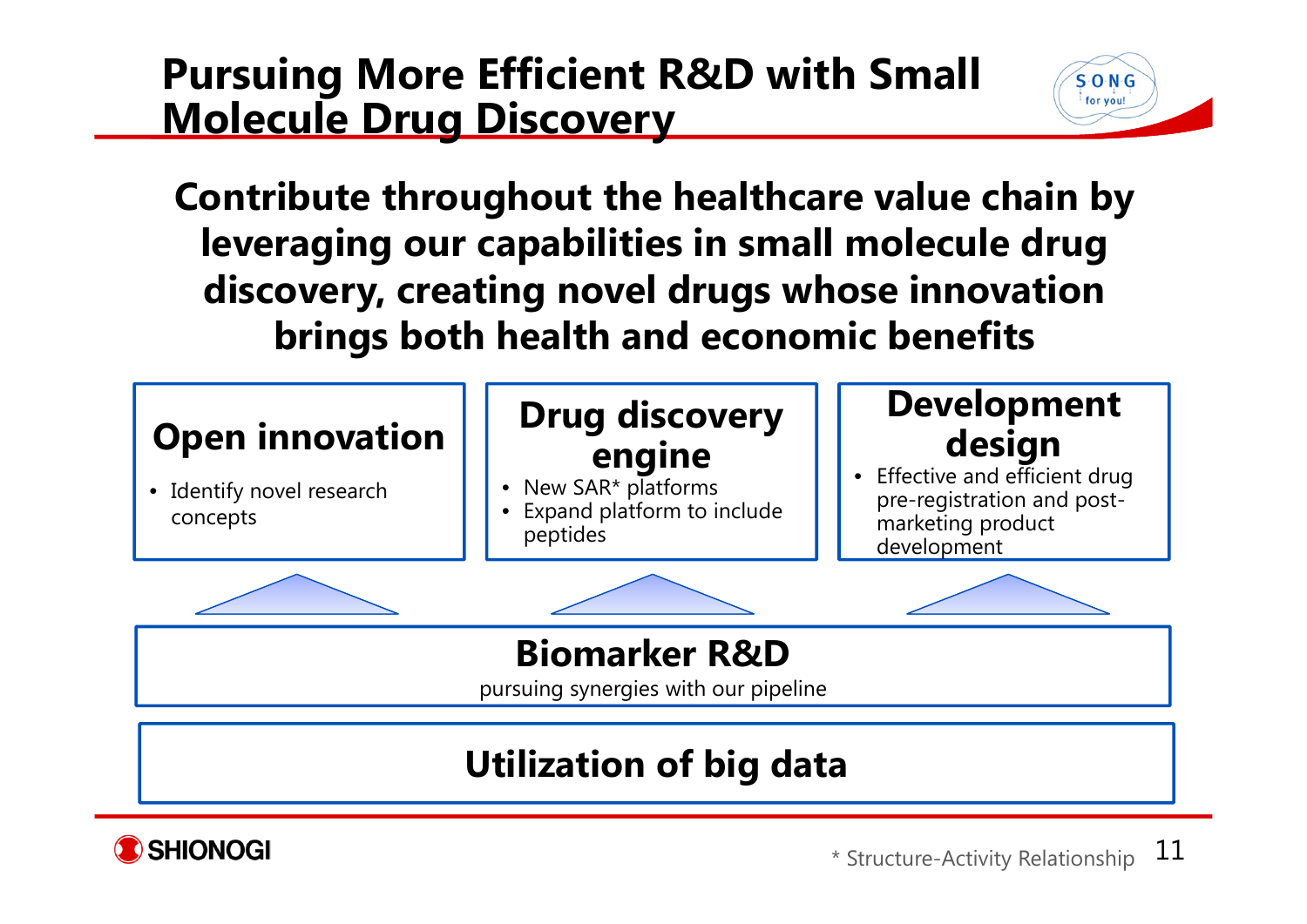

## **Further growth based on Pain/CNS**

- • $\bullet$  Maximize Cymbalta®, both depression and pain
- •• Establish pain franchise with OxyContin® family and naldemedine
- • Entry in ADHD with guanfacine hydrochloride and lisdexamfetamine
- • $\bullet$  Continue to enhance flu field with Rapiacta $^\circledR$  and S-033188



## **New growth from Shionogi pipeline drugs**

- •Entry into pain field with naldemedine
- • Entry in anti-infective field with cefiderocol (S-649266) and S-033188 (co-promotion with Roche)
- •• Maximize the value of Osphena® brand



 $S$  O N G for you!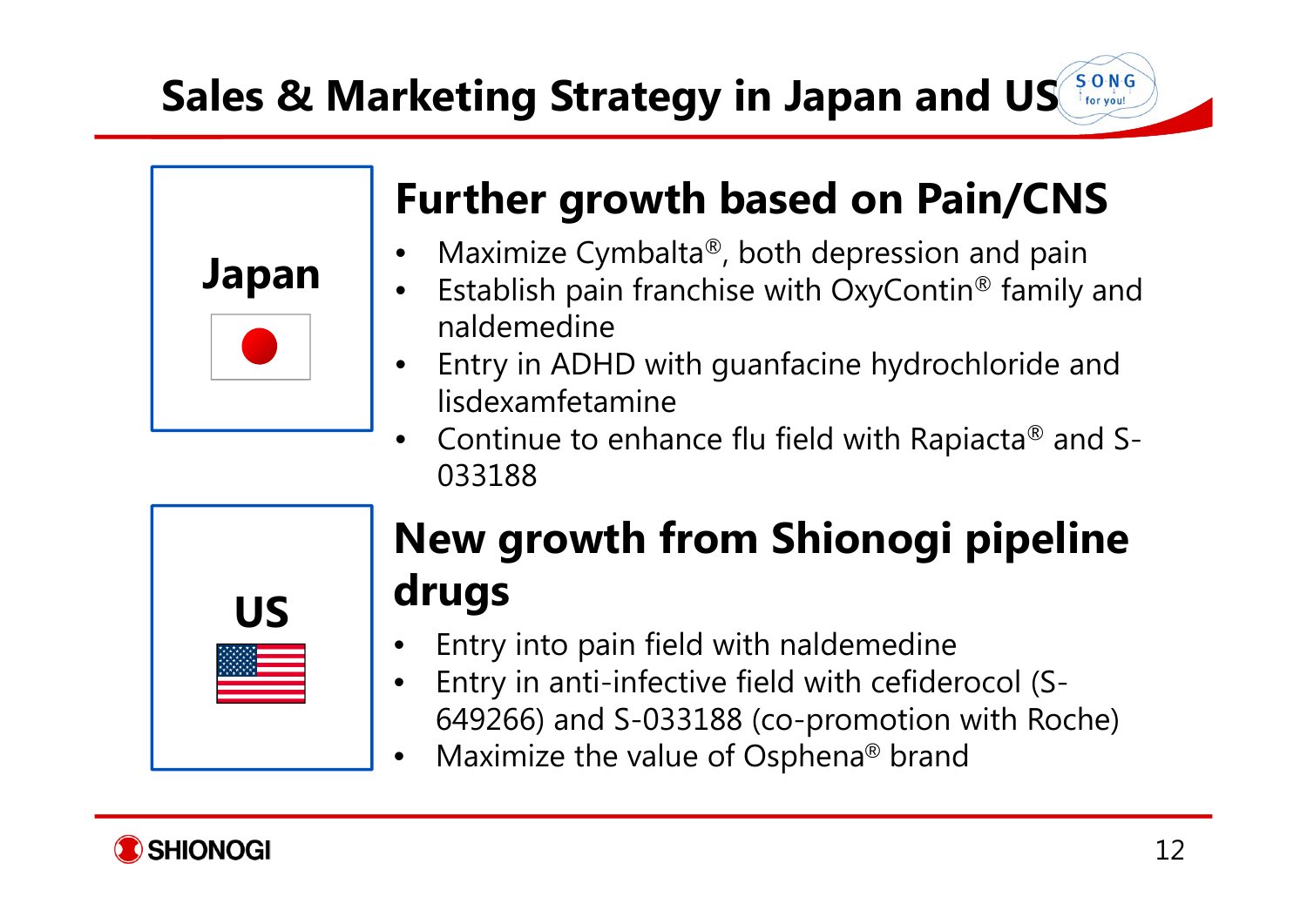#### **Continued Improvement of Business Operations**



**Highest quality/Stable supply/Cost-competitiveness**



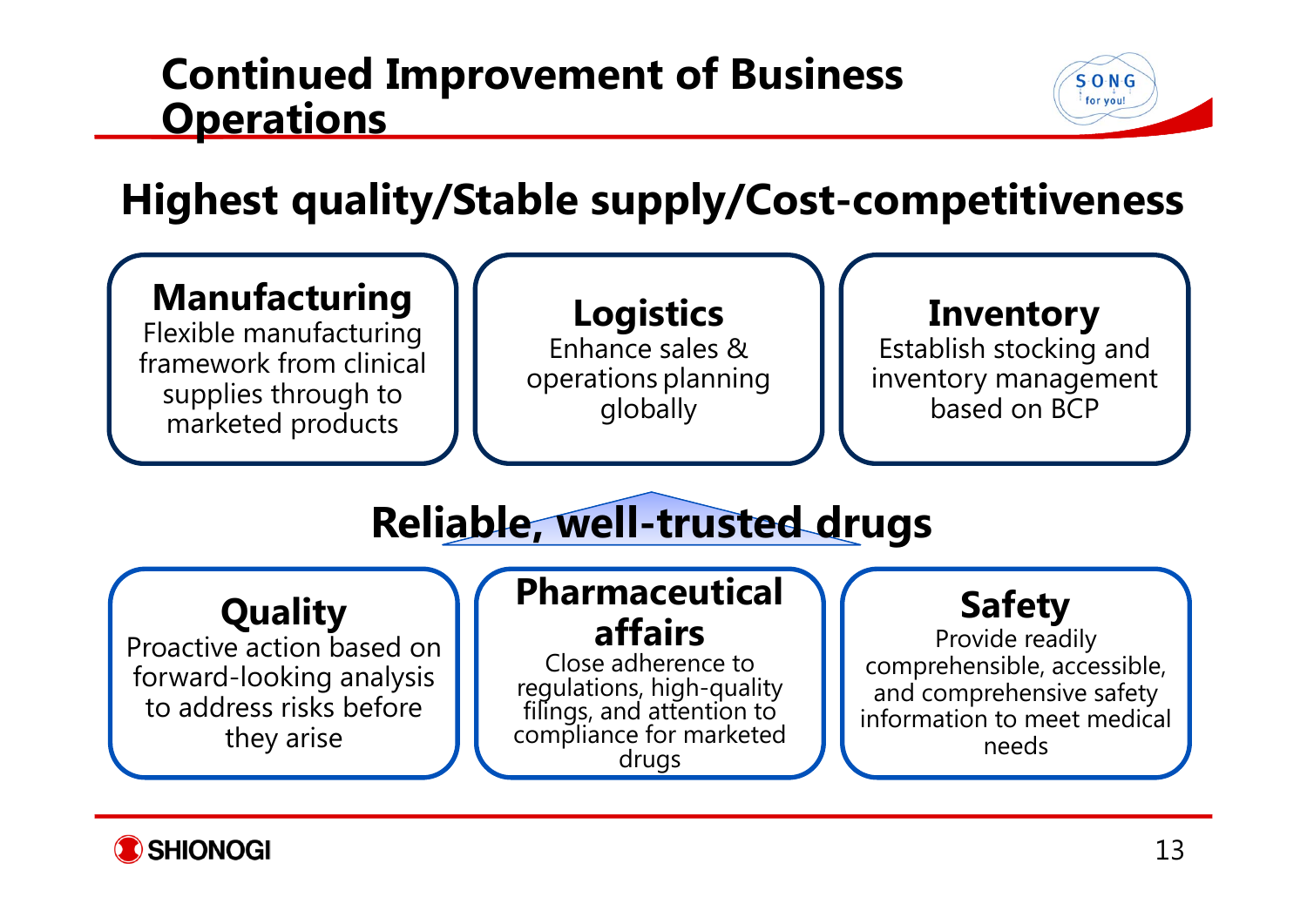



# **A headquarters focused on value creation, strategic guidance, and leadership development**



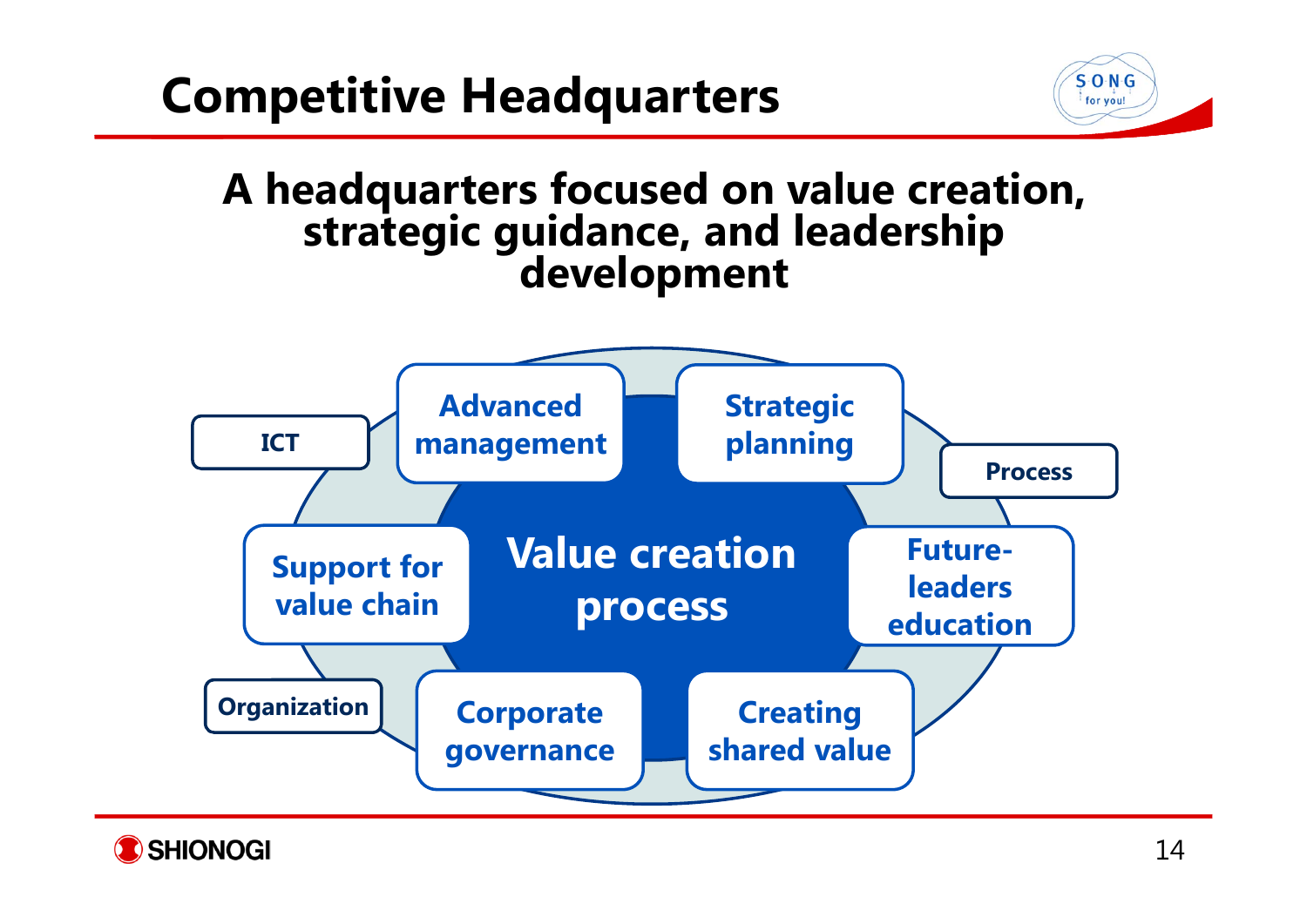## **New Targets**



- Aggressive yet achievable targets
- Focused on independent growth
- Anticipating environmental changes where possible, but flexible enough to accommodate the unexpected

## **Three focus areas**



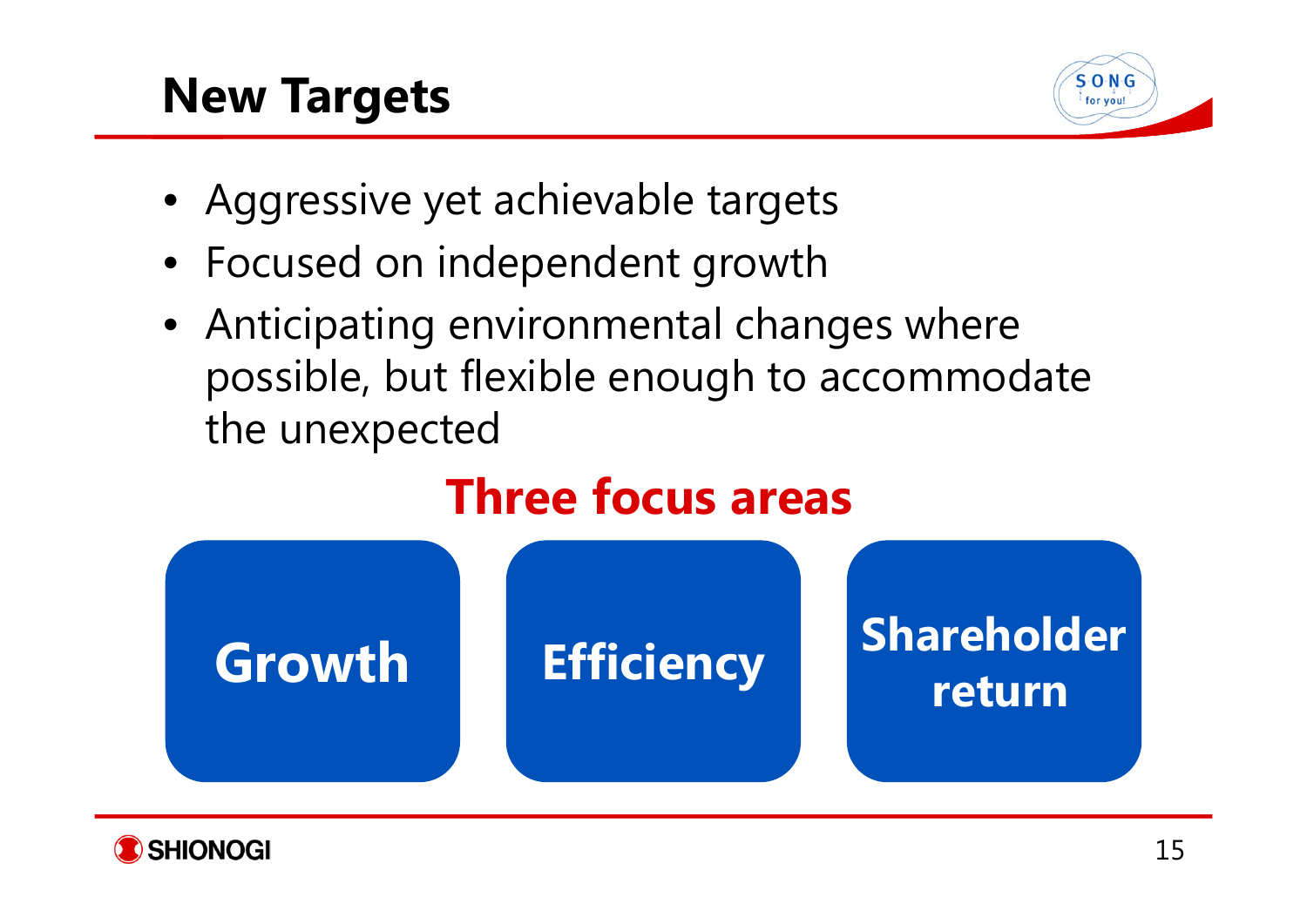## **KPIs for Growth**





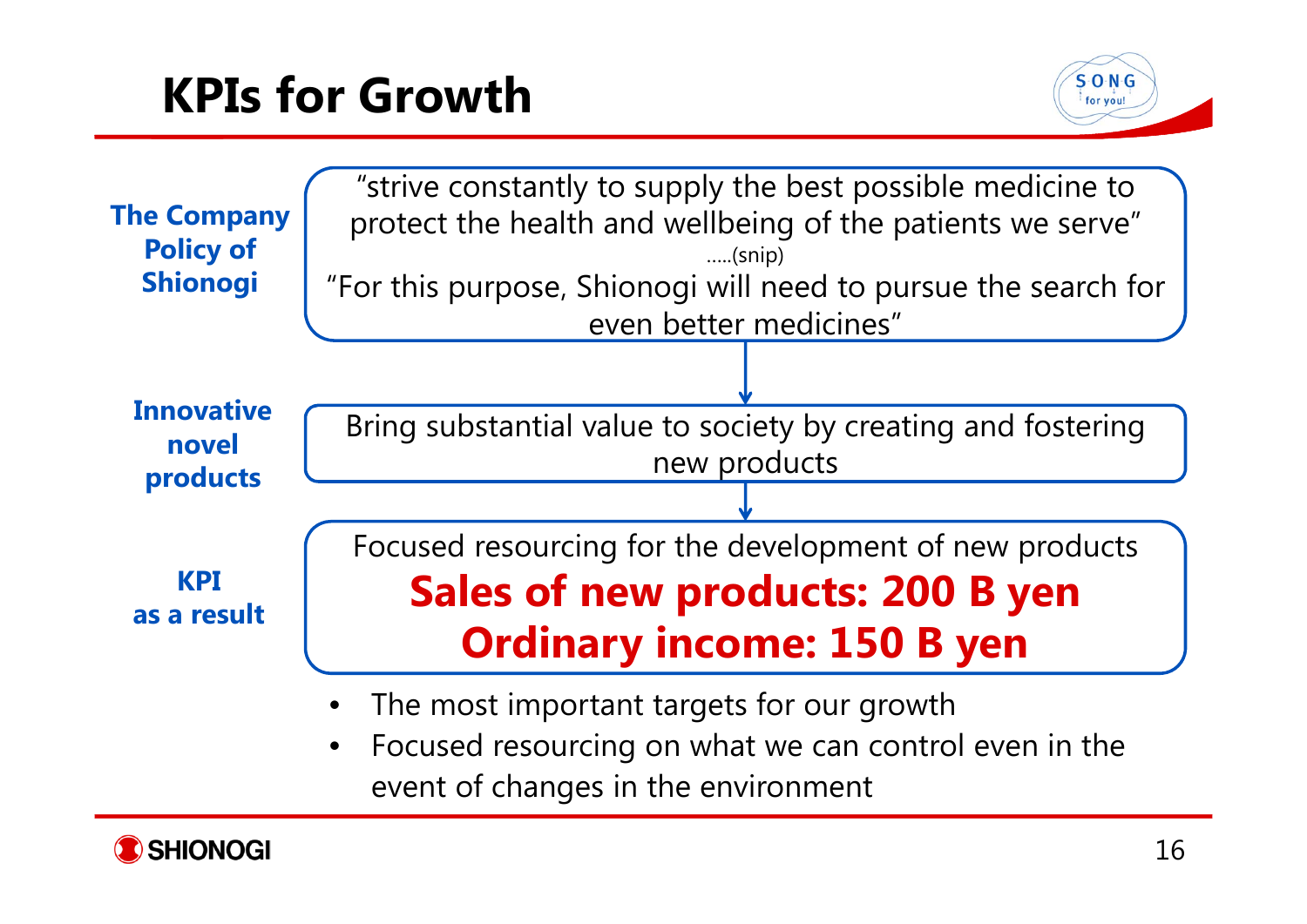# **Definition of New Products**



| Pain/<br><b>CNS</b>           | • Cymbalta <sup>®</sup><br>OxyContin <sup>®</sup> tamper resistant<br>formulation, OxiNorm®, OxiFast®<br>Naldemedine<br>Guanfacine hydrochloride,<br>lisdexamfetamine | (B yen)<br>250<br>200 | <b>Sales of</b><br>new products<br><b>200 B yen</b> |
|-------------------------------|-----------------------------------------------------------------------------------------------------------------------------------------------------------------------|-----------------------|-----------------------------------------------------|
| <b>Infectious</b><br>diseases | $\bullet$ S-033188<br>• Cefiderocol (S-649266)<br>Rapiacta®, flu diagnosis kit                                                                                        | 150<br>100            |                                                     |
| <b>Others</b>                 | • Pirespa <sup>®</sup><br>• Mulpleta® (S-888711)<br>• Actair $\mathbb{R}$<br>• Glashvista®<br>• Osphena® (Senshio®)                                                   | 50<br>$\overline{0}$  | 30 B yen<br>2015<br>2020<br>(FY)<br>target          |

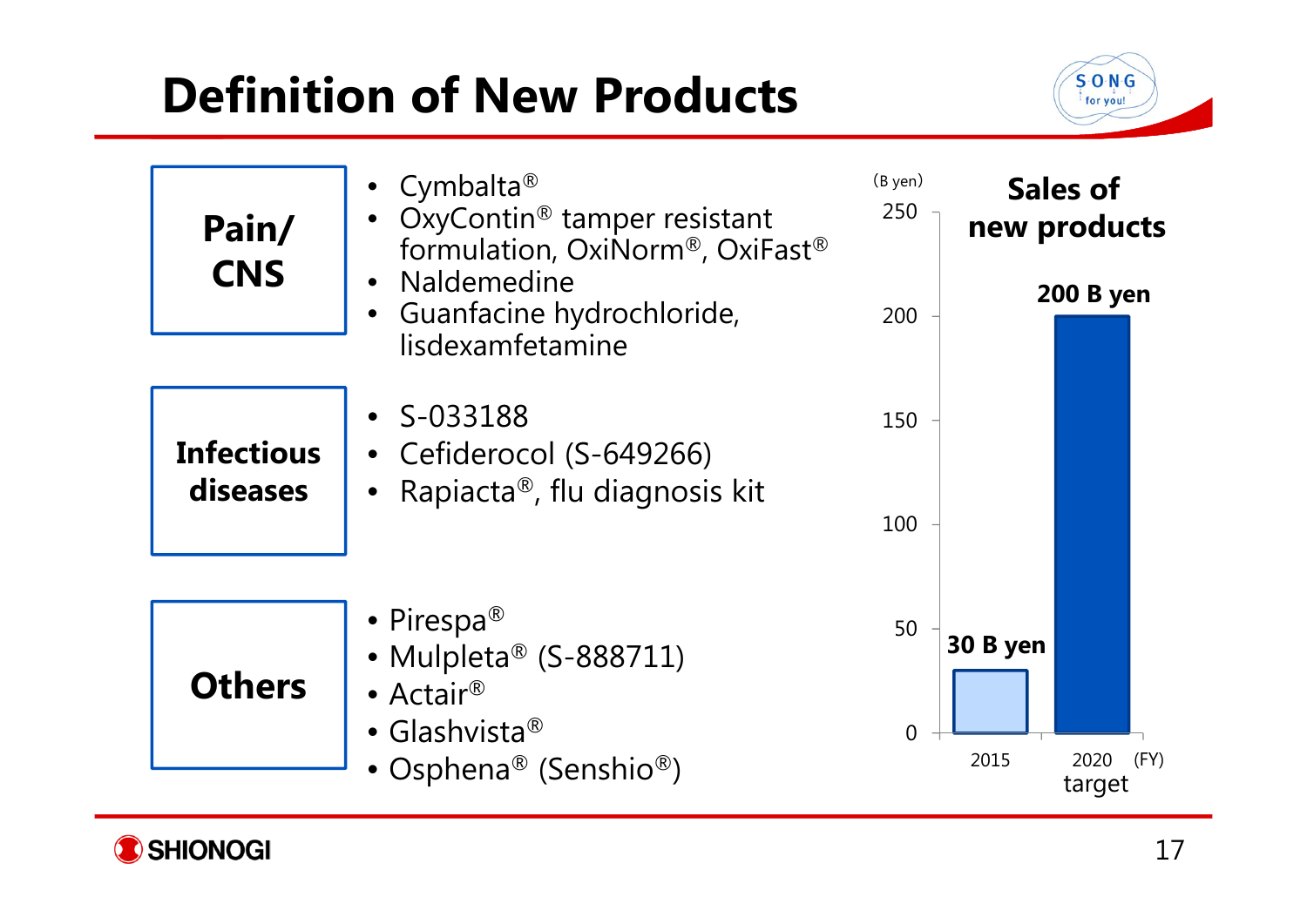# **KPIs for Efficacy**







\* Return on invested capital \*\* Cash conversion cycle \*\*\* including collaboration products and internally selected drug candidates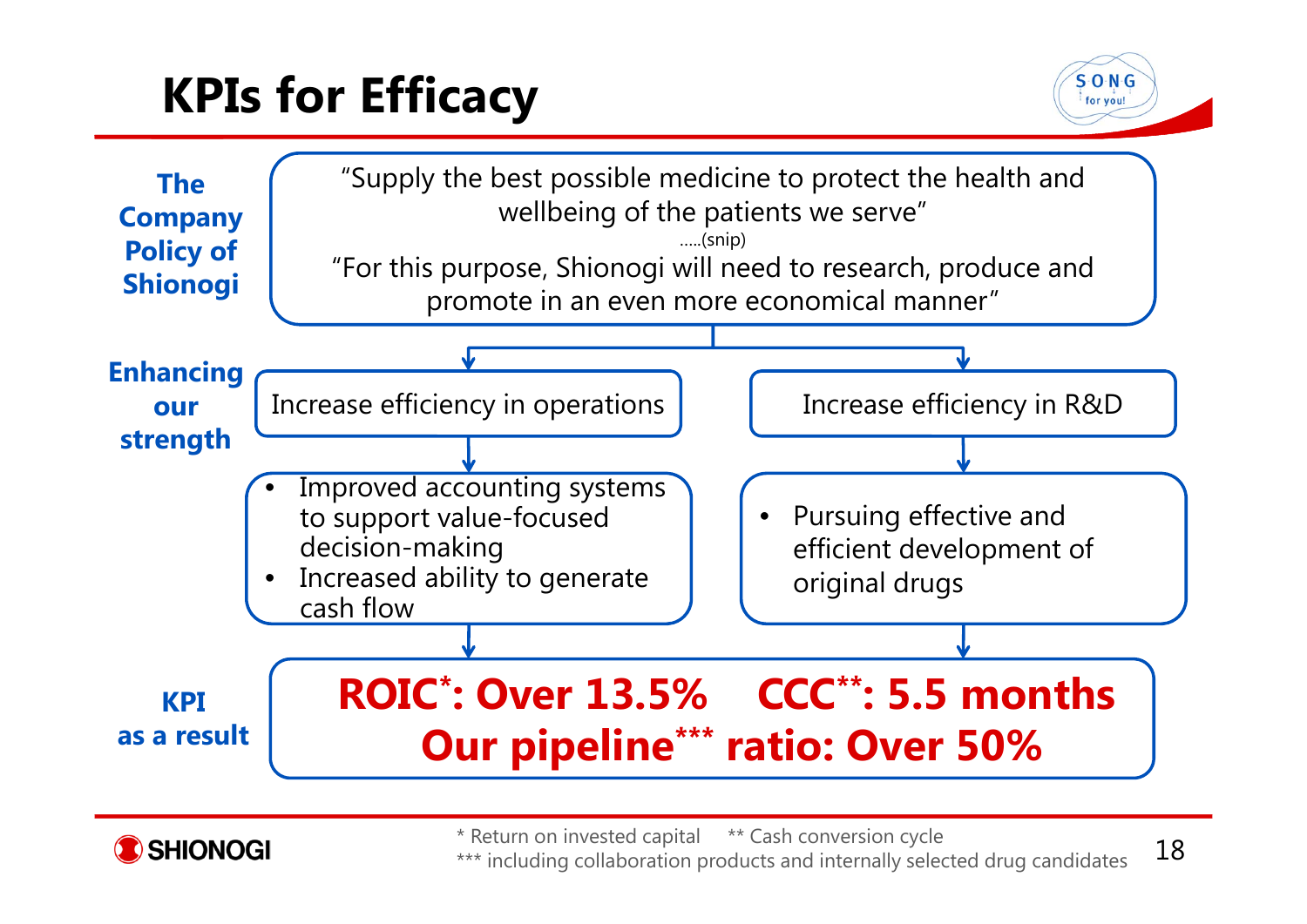## **Five-year Trend in ROIC and CCC**





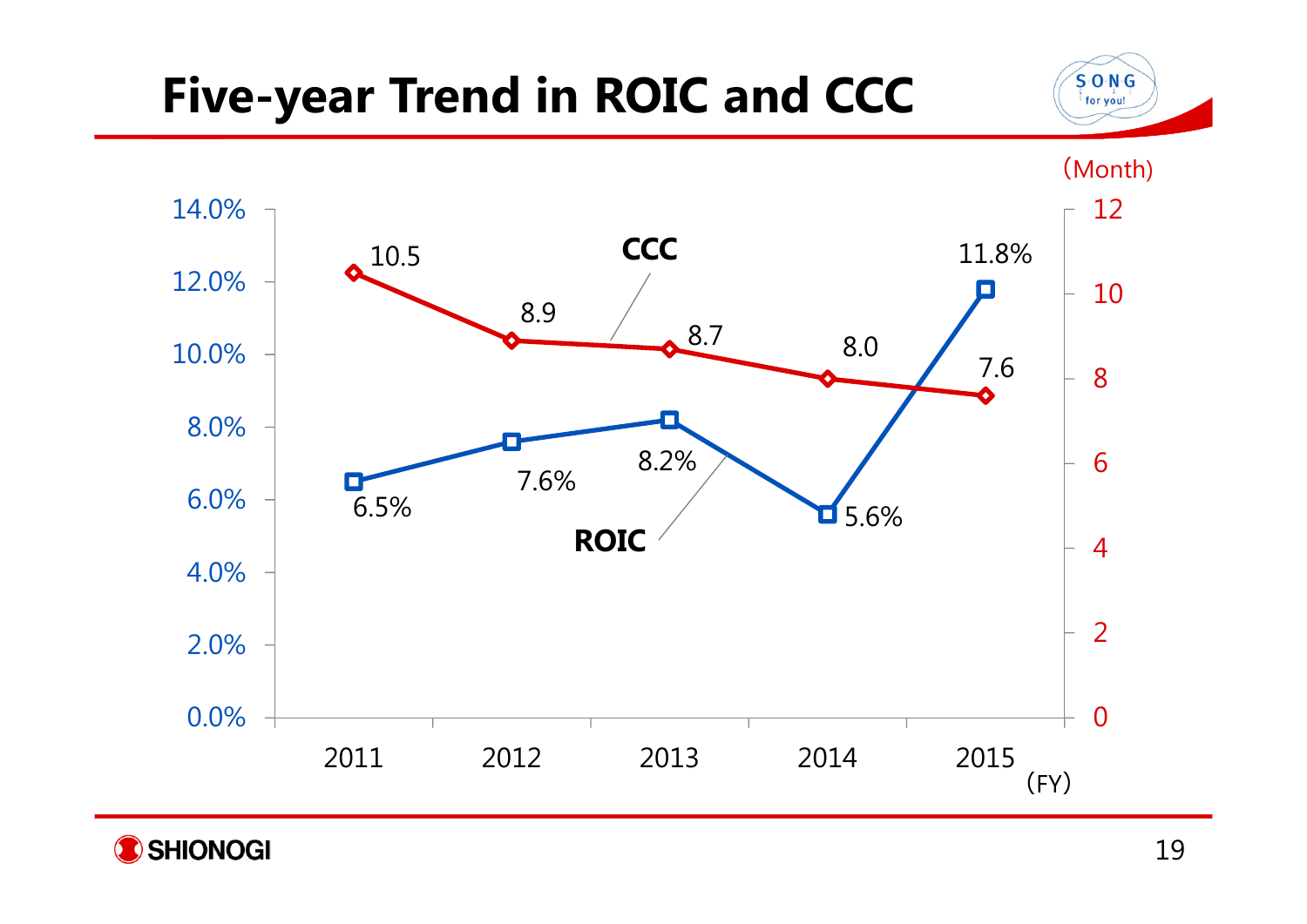## **Our Pipeline Ratio**



## **More than half of our pipeline\* was discovered within Shionogi**



- •Leveraging our capabilities in small molecule drug discovery
- •Open innovation: Identify novel drug seeds and develop them

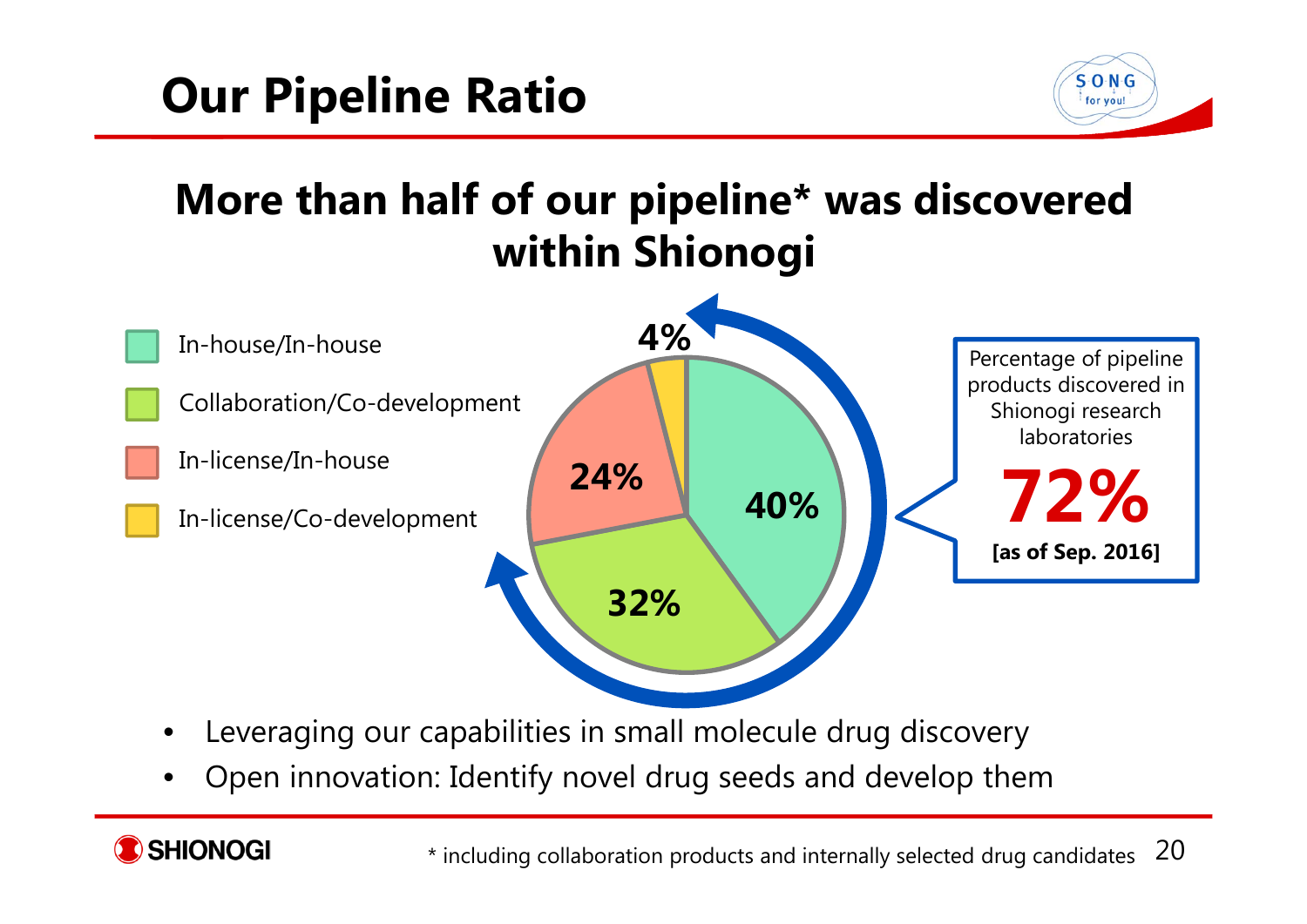#### **Balancing Shareholder Return and Investment for Our Future**





 $S$  O N G for you!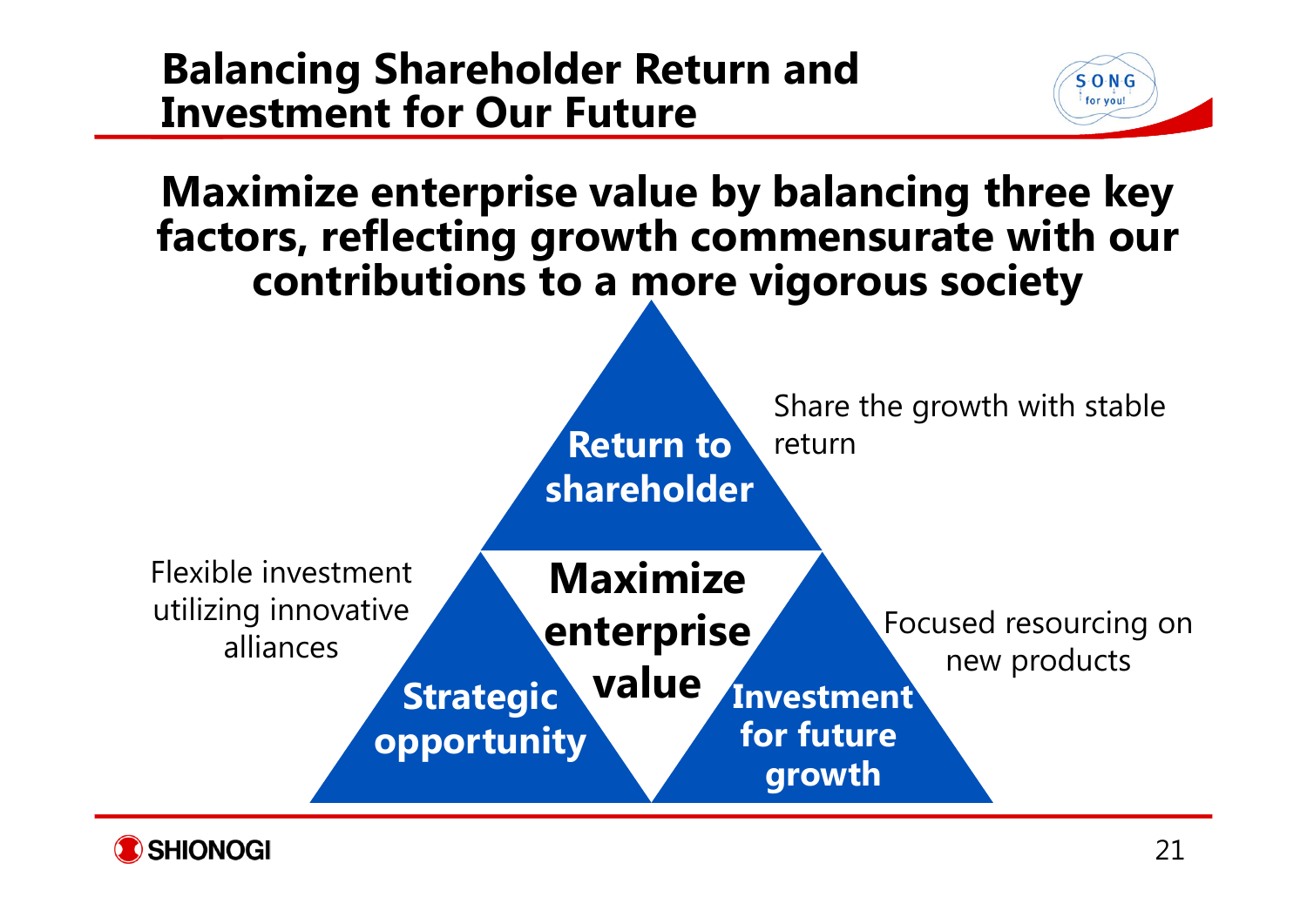

## **Continuous dividend increases and flexible share buybacks**



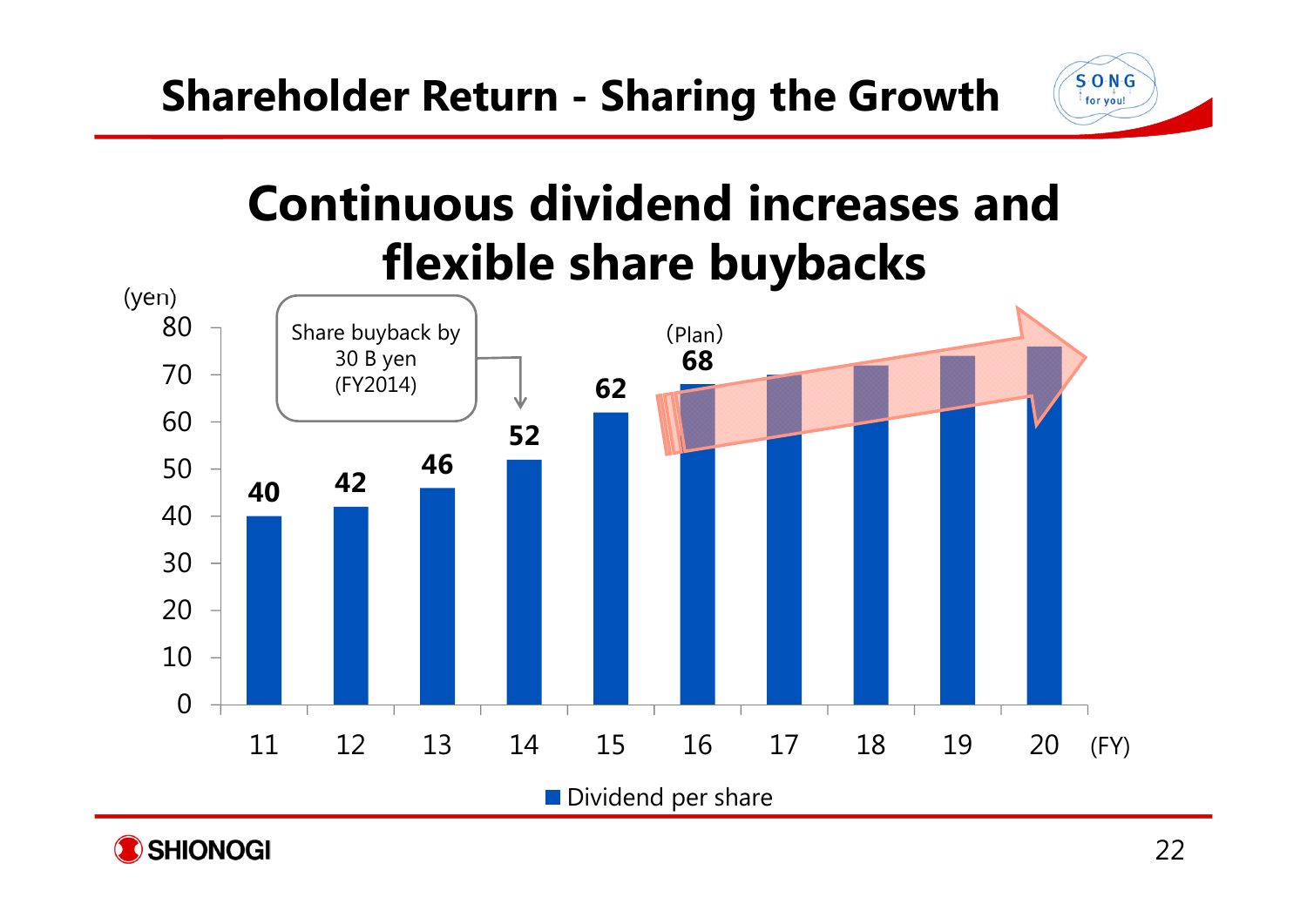## **KPIs for SGS2020**



| Growth                                                                   | • Sales of new products: 200 B yen<br>• Ordinary income: 150 B yen             |
|--------------------------------------------------------------------------|--------------------------------------------------------------------------------|
| <b>Efficiency</b>                                                        | • ROIC: Over 13.5%<br>• CCC: 5.5 months<br>• Original pipeline ratio: Over 50% |
| <b>Shareholder</b><br>• ROE: Over 15%<br>return<br><b>DOE: Over 4.0%</b> |                                                                                |